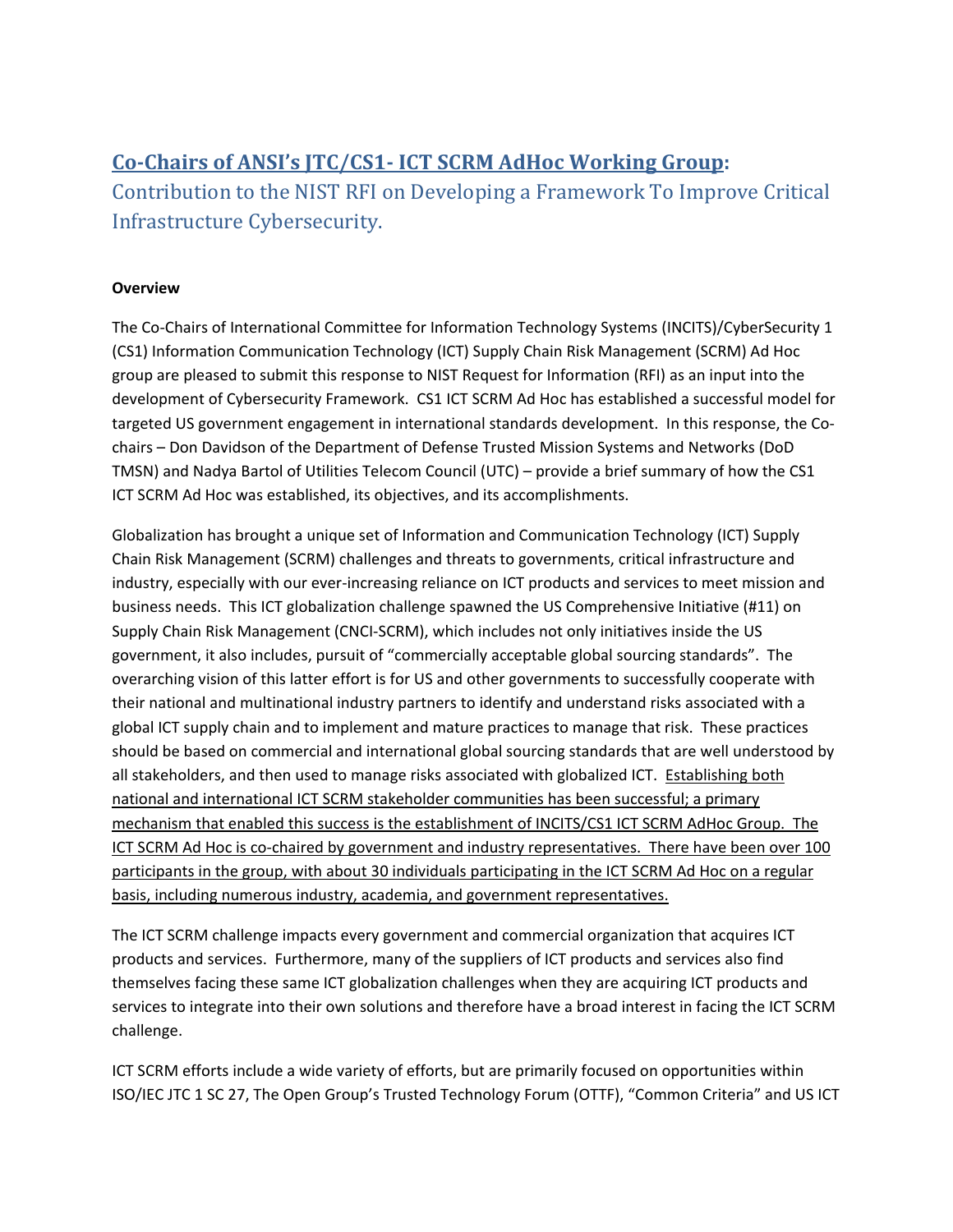SCRM guidance development by National Institute of Standards and Technology (NIST). (See Annex A for a Landscape of SCRM Standards Activities)

**In the 1990's the US government moved away from their "customized" military-specifications & military-standards philosophy, to a more commercial based standards approach, however they did not accompany that policy change with an increased engagement capability/capacity with that commercial standards community. OMB Circular A-119, Federal Participation in the Development and Use of Voluntary Consensus Standards and in Conformity Assessment Activities. This Circular directs all federal agencies to use voluntary consensus standards in lieu of government-unique standards in their procurement and regulatory activities, except where inconsistent with law or otherwise impractical. The policies in this Circular are intended to reduce to a minimum the reliance by agencies on government-unique standards. (http://www.whitehouse.gov/omb/circulars\_a119). The new "Ad Hoc Group Approach" is a useful representative/model example for targeting US engagement with Standards Development Organizations (SDO).**

The success of several ICT SCRM Standards efforts is attributable to the collaborative efforts with the stakeholder community to identify processes, practices, and standards that can be of use, and to develop additional standards for those particular aspects of the problem that are currently not standardized. There are multiple standards activities across the spectrum of functional disciplines and works with the stakeholders identifying applicable best practices and including them in emerging standards.

ICT-SCRM Stakeholders participate in a number of ongoing industry efforts and groups in ICT SCRM and related best practice and standard creation. Best practices are developed and tested primarily by industry and can be adopted by a variety of stakeholders, including US and other governments.

## **Collaborating on Standards**

In February 2009, CS1, which is chartered with representing US interested within the International Organization for Standardization committee (known as ISO/IEC JTC1 SC27) established ICT SCRM Ad Hoc Group to explore existing best practices and create a community of interest that could contribute meaningful technical content to a new standard. In November 2009, CS1 proposed to international community to develop a new standard to address ICT SCRM. After an initial study period, 10 other countries supported the creation of a new standard ISO/IEC 27036: Information technology – Security techniques – Information Security for Supplier Relationships. A number of national bodies and liaison organizations (Belgium, Canada, China, France, Japan, Korea, Luxembourg, Malaysia, Russia, Singapore, South Africa, Sweden, Switzerland, United Kingdom, US, Information Security Forum (ISF), ISACA) actively supported the effort and provided comments on each draft. The consolidated contributions from the technical experts participating in the CS1 ICT SCRM Ad Hoc provided a solid foundation for the US contribution and US positions. This ensured that as the content was technically sound, complete, and articulated with clarity. Since November 2010 when the standard was officially approved, ISO/IEC 27036, Parts 1, 2 and 3 have rapidly progressed to Draft International Standard (DIS) status. Recently, within CS1, a Cloud Ad Hoc and Storage Ad Hoc have been established, using the ICT SCRM Ad Hoc as a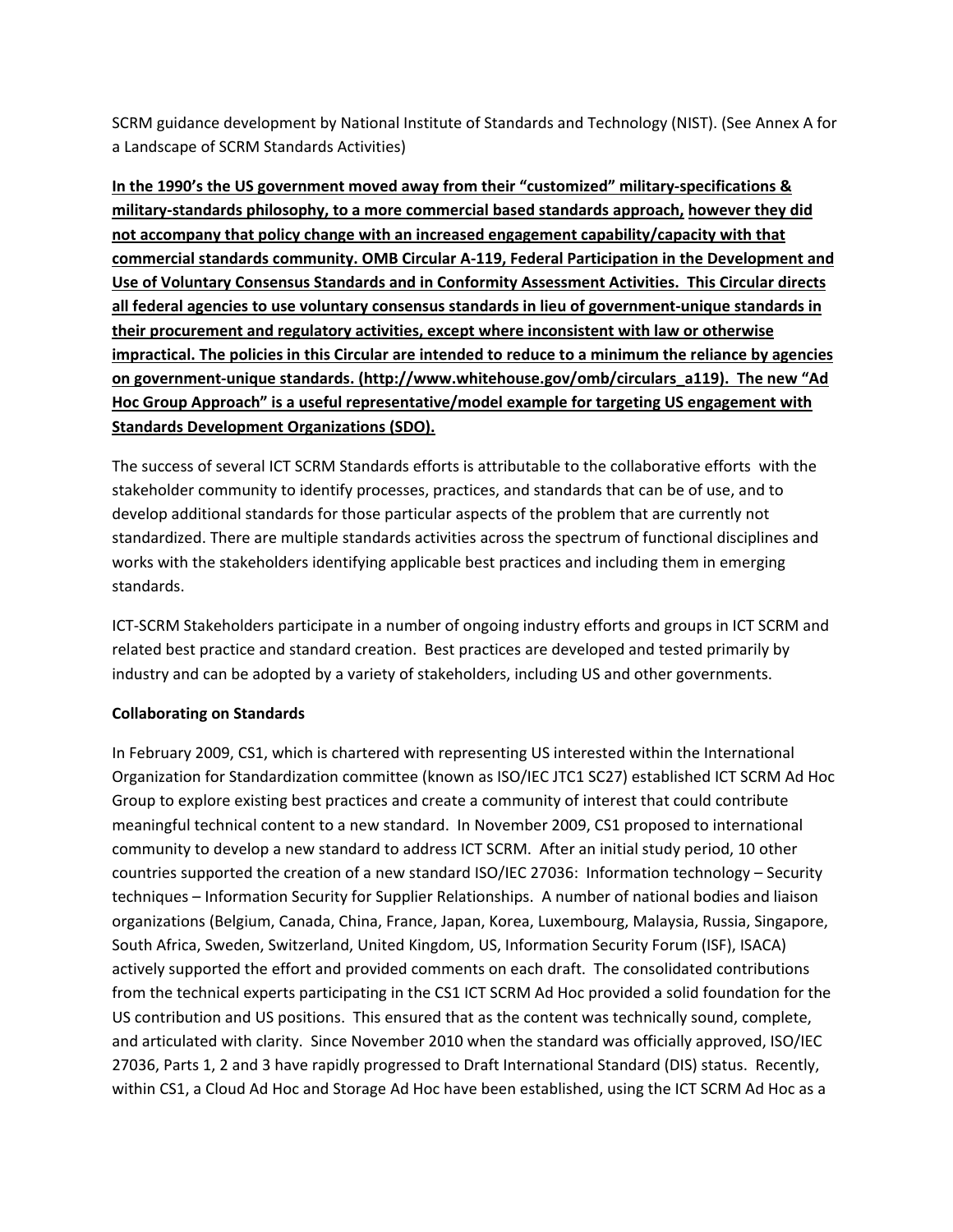model for reaching the technical expertise to provide a solid US position on these important emerging technical areas. The Co-chairs have been recognized by the INCITS Team award for their leadership and dedicated efforts that lead to the exceptional quality and timeliness of standards.

NOTE: A complementary ICT SCRM effort is led by the Open Group. The Open Group Trusted Technology Forum (OTTF) leads the development of a global supply chain integrity program and framework in order to provide buyers of IT products with a choice of accredited technology partners and vendors. The Open Group Trusted Technology Provider Standard (O-TTPS) will identify best practices for secure engineering and supply chain integrity that distinguish trusted technology providers, and foster a secure and sustainable global supply chain. The result of this effort is being considered for submission as a  $5<sup>th</sup>$  part of ISO/IEC 27036. Additionally, OTTF and "new Common Criteria-protection profile" developments are working to harmonize their process accreditation and product certification efforts.

The ICT SCRM Ad Hoc model provided the US community of ICT SCRM stakeholders an opportunity to more effectively engage the international ICT SCRM community and successfully advocate US positions. The ICT-SCRM Ad Hoc is restricted to US based organizations. It meets approximately every two months, shares information on on-going ICT SCRM initiatives, and shapes US national positions on ICT SCRM related ISO/IEC, ISO, and IEC developments. Results of ICT SCRM AdHoc data collection, analysis and results are included at Annexes A-B-C.

#### **Information Sharing Across Standards Community**

From the people perspective, the stakeholder community works to ensure sharing of information including best practices, relevant standards, useful existing technologies, and potentially useful emerging technologies. Because of the multidisciplinary nature of ICT SCRM stakeholders may not be aware of potential solutions when these solutions are outside of stakeholders' functional discipline. Outreach aims to educate stakeholders across functional disciplines to facilitate identification of gaps, expand adoption of best practices and standards, and increase the use of existing or emerging technologies. Outreach activities include: development of awareness and education materials; collaborative work with various interagency, public-private, and industry groups; and presentations and panels at conferences of interest to stakeholders.

From the technology perspective, ICT SCRM stakeholders identify existing and emerging technologies and works to publicize them to other stakeholders through a variety of outreach activities. Stakeholders facilitate introduction of technologies into SDOs as appropriate.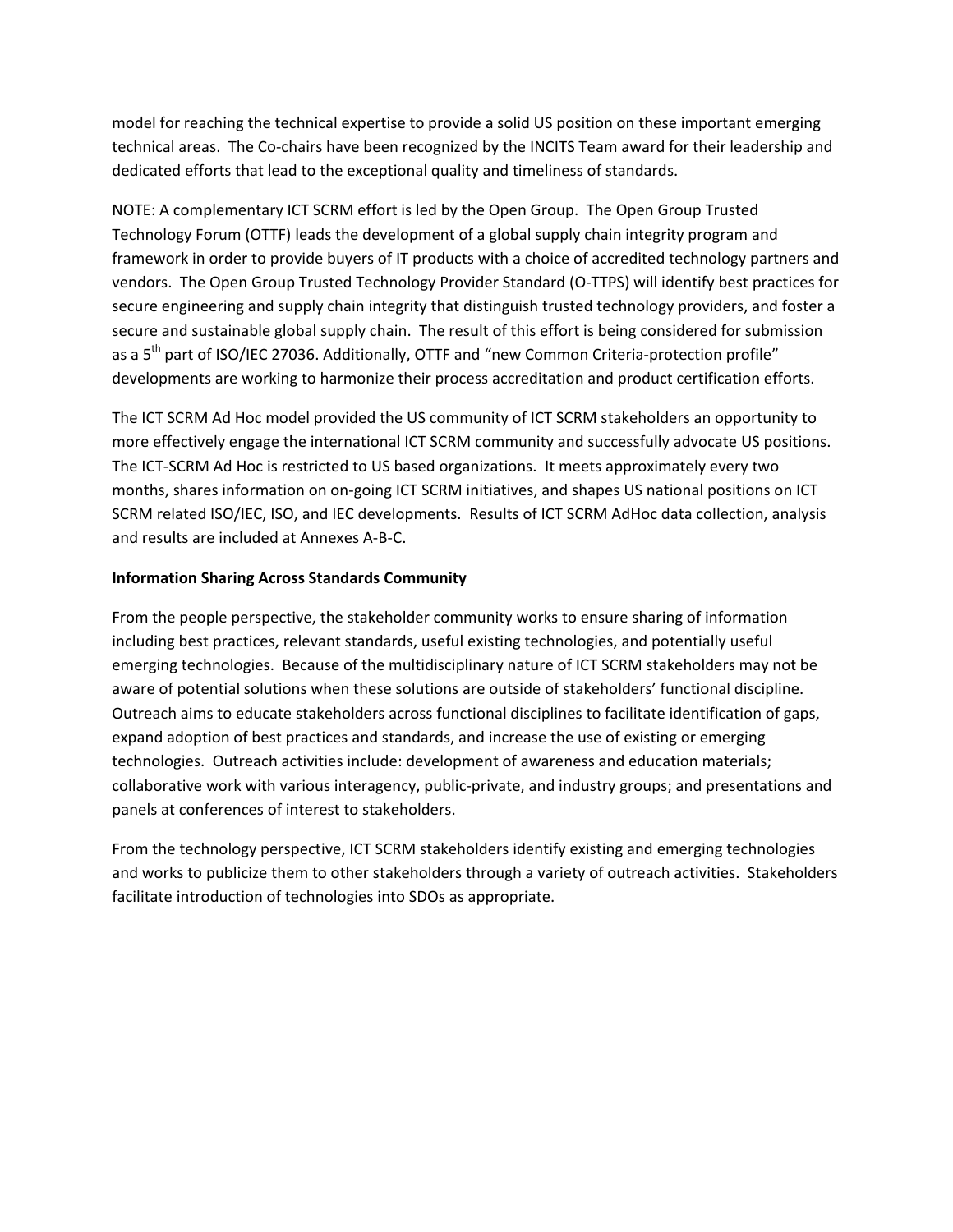

Figure 1 demonstrates the process flow within ICT SCRM Standards Stakeholder community.

**Figure 1. ICT SCRM Standards Program Process Flow**

As an example of how these interdependencies have contributed to solving ICT SCRM challenge, stakeholder efforts through CS1 ICT SCRM Ad Hoc resulted in:

- Identification and collection of ICT SCRM best practices which were candidates for standardization
- Acceptance for the development of an ICT SCRM standard within the US
- Approval of ISO/IEC 27036, Information Technology Security Techniques Information Security for Supplier Relationships
- Addition of content to ISO/IEC 27001 and ISO/IEC 27002 that helps ensure inclusion of ICT SCRM as a consideration in information security management
- Addition of content to ISO/IEC 27034 which enhances ICT SCRM considerations in application security activities.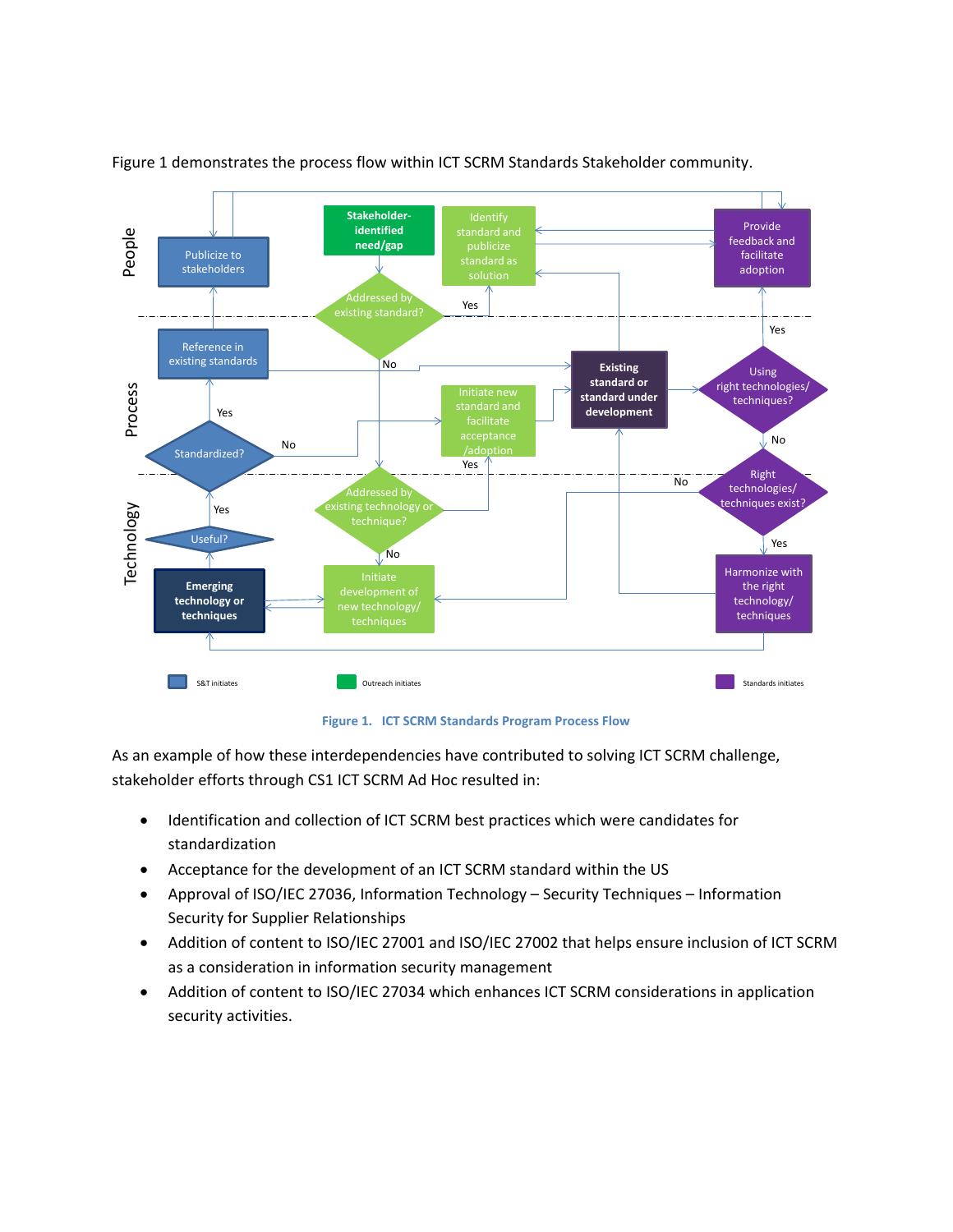#### **Standards Harmonization Example**

Stakeholders understand that a variety of standards are needed to enable organizations to leverage the standards that best support the mitigation of enterprise specific risks. The use of consensus-based standards developed by industry, with the overall goal of raising the bar for the commercial global sourcing practices, provides the framework to address the ICT SCRM challenge. These standards should apply to broad stakeholder communities including DoD (.mil), Civil Agencies (.gov), and the industry (.com) and address a broad set of ICT SCRM-related topics including software and hardware assurance, counterfeits, and cloud computing. Figure 2 provides a snapshot of the relationship of existing standards that contribute to ICT SCRM.



ISO/IEC 27036 Dependencies and Influences

**Figure 2. Standards Contributing to SCRM**

#### **SDO Engagement Model**

ICT SCRM is a community effort with many concurrent initiatives and a multitude of stakeholders. To ensure appropriate level of engagement, Stakeholders prioritizes these initiatives (including emerging standards and technologies) as they become known to the organizations and each stakeholder engages in one of the following ways based on the relevance of the initiative to their organization goals:

- **Participate:** Act as an active participant in the development of standards surrounding the described topic
- **Influence:** Serve as a trusted advisor and consultant in the development of standards surrounding the described topic
- **Monitor:** Monitor the topic area for possible increased involvement.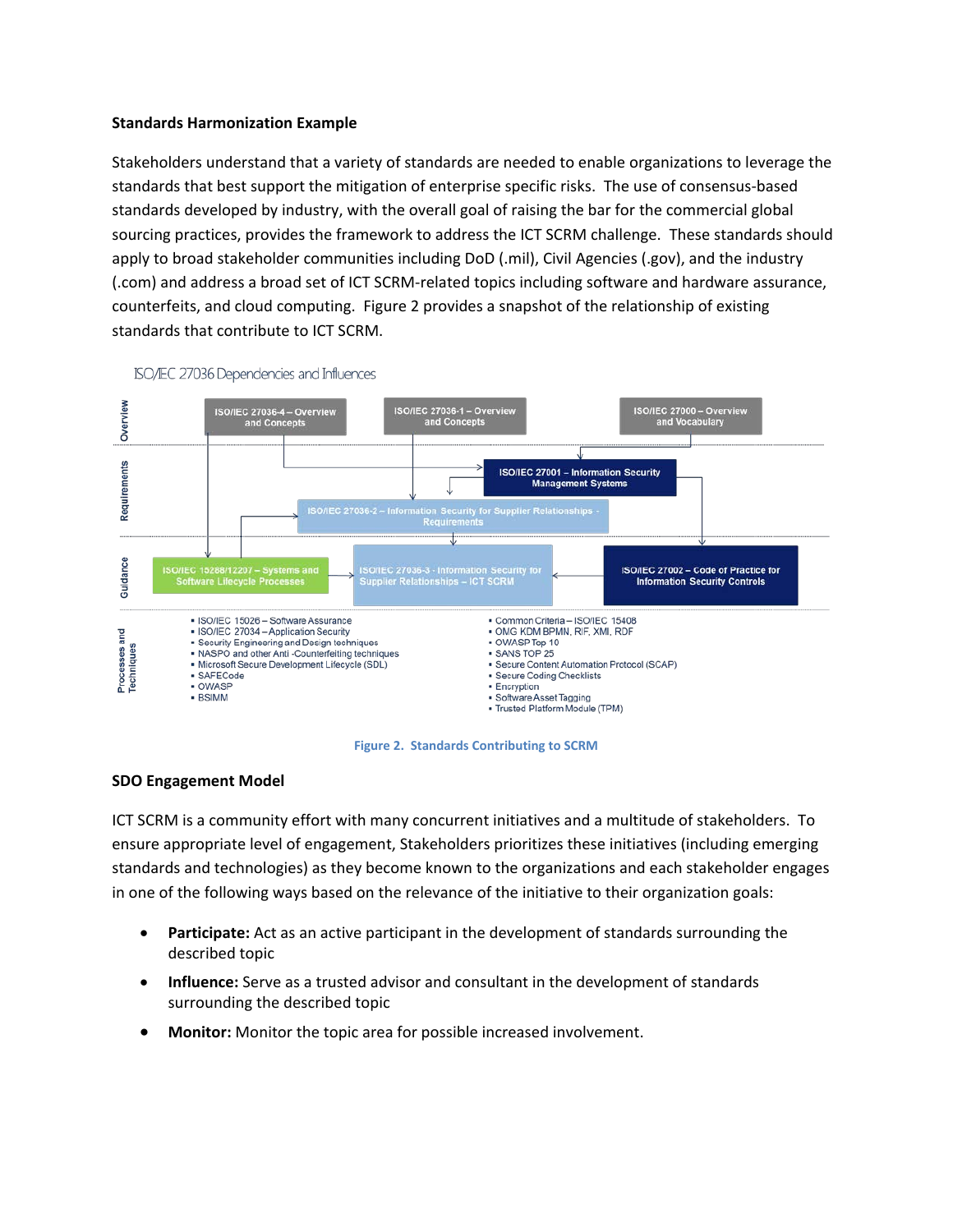# **Annex A: The Cybersecurity Standards Landscape**

The study of ICT SCRM standards landscape was completed in January 2010 in the form of a document and a key graphic provided in Figure A-1.



**Figure A-1. ICT SCRM Standards Development**

The graphic and the corresponding Standards Landscape document are based on the portfolio of two international committees under the auspices of ISO/IEC JTC1: SC 27 that focuses on IT Security Techniques; and SC7 that focuses on System and Software Engineering. The graphic is color-coded as follows:

- Blue indicates Standards Development Organization (SDO) groups associated with ISO, IEC, or ITU
- Green indicates other SDOs
- Pink indicates US-based organizations including the Technical Advisory Groups for SC7 (SC7 TAG) and SC27 (CS1), their parent organizations (IEEE and ANSI), as well as US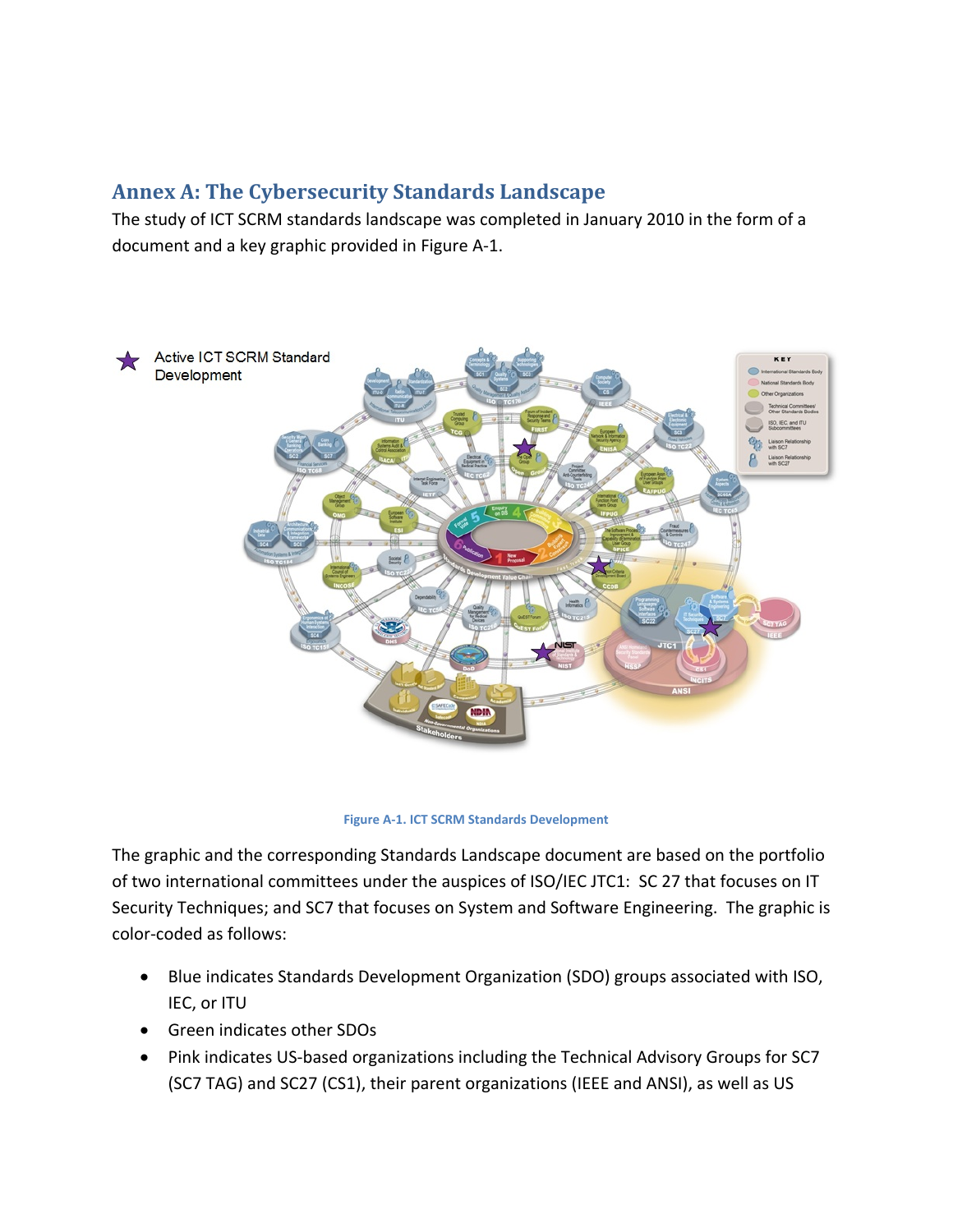government agencies engaged in the development of ICT SCRM standards (NIST, DoD, DHS)

• Purple stars indicate specific SDOs currently engaging in the development of ICT SCRM content, both nationally and internationally, including SC27, SC7, The Open Group, Common Criteria Development Board (CCDB), and NIST. Note these same starred areas are where DoD chose to engage with their information sharing activities.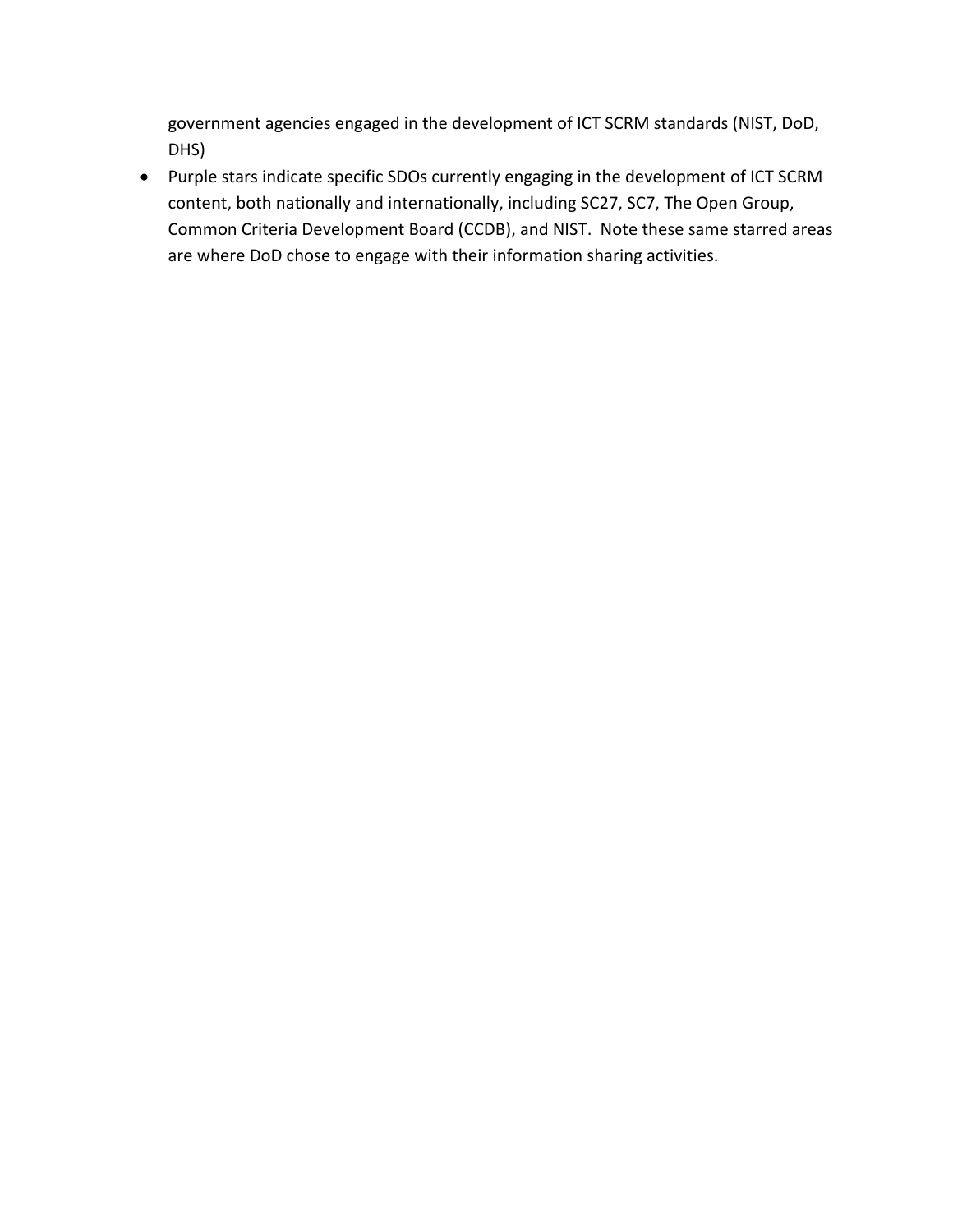## **Annex B: Current Portfolio of SC27 Standards Efforts**

- ISO/IEC 7064:2003 Information technology -- Security techniques -- Check character systems
- ISO/IEC 9796-2:2010 Information technology -- Security techniques -- Digital signature schemes giving message recovery -- Part 2: Integer factorization based mechanisms
- ISO/IEC 9796-3:2006 Information technology -- Security techniques -- Digital signature schemes giving message recovery -- Part 3: Discrete logarithm based mechanisms
- ISO/IEC 9797-1:2011 Information technology -- Security techniques -- Message Authentication Codes (MACs) --Part 1: Mechanisms using a block cipher
- ISO/IEC 9797-2:2011 Information technology -- Security techniques -- Message Authentication Codes (MACs) --Part 2: Mechanisms using a dedicated hash-function
- ISO/IEC 9797-3:2011 Information technology -- Security techniques -- Message Authentication Codes (MACs) -- Part 3: Mechanisms using a universal hash-function
- ISO/IEC 9798-1:2010 Information technology -- Security techniques -- Entity authentication -- Part 1: General
- ISO/IEC 9798-2:2008 Information technology -- Security techniques -- Entity authentication -- Part 2: Mechanisms using symmetric encipherment algorithms
- ISO/IEC 9798-3:1998 Information technology -- Security techniques -- Entity authentication -- Part 3: Mechanisms using digital signature techniques
- ISO/IEC 9798-4:1999 Information technology -- Security techniques -- Entity authentication -- Part 4: Mechanisms using a cryptographic check function
- ISO/IEC 9798-5:2009 Information technology -- Security techniques -- Entity authentication -- Part 5: Mechanisms using zero-knowledge techniques
- ISO/IEC 9798-6:2010 Information technology -- Security techniques -- Entity authentication -- Part 6: Mechanisms using manual data transfer
- ISO/IEC 10116:2006 Information technology -- Security techniques -- Modes of operation for an n-bit block cipher
- ISO/IEC 10118-1:2000 Information technology -- Security techniques -- Hash-functions -- Part 1: General
- ISO/IEC 10118-2:2010 Information technology -- Security techniques -- Hash-functions -- Part 2: Hashfunctions using an n-bit block cipher
- ISO/IEC 10118-3:2004 Information technology -- Security techniques -- Hash-functions -- Part 3: Dedicated hash-functions
- ISO/IEC 10118-3:2004/Amd 1:2006 Dedicated Hash-Function 8 (SHA-224)
- ISO/IEC 10118-4:1998 Information technology -- Security techniques -- Hash-functions -- Part 4: Hashfunctions using modular arithmetic
- ISO/IEC 11770-1:2010 Information technology -- Security techniques -- Key management -- Part 1: Framework
- ISO/IEC 11770-2:2008 Information technology -- Security techniques -- Key management -- Part 2: Mechanisms using symmetric techniques
- ISO/IEC 11770-3:2008 Information technology -- Security techniques -- Key management -- Part 3: Mechanisms using asymmetric techniques
- ISO/IEC CD 11770-3 Information technology -- Security techniques -- Key management -- Part 3: Mechanisms using asymmetric techniques
- ISO/IEC 11770-4:2006 Information technology -- Security techniques -- Key management -- Part 4: Mechanisms based on weak secrets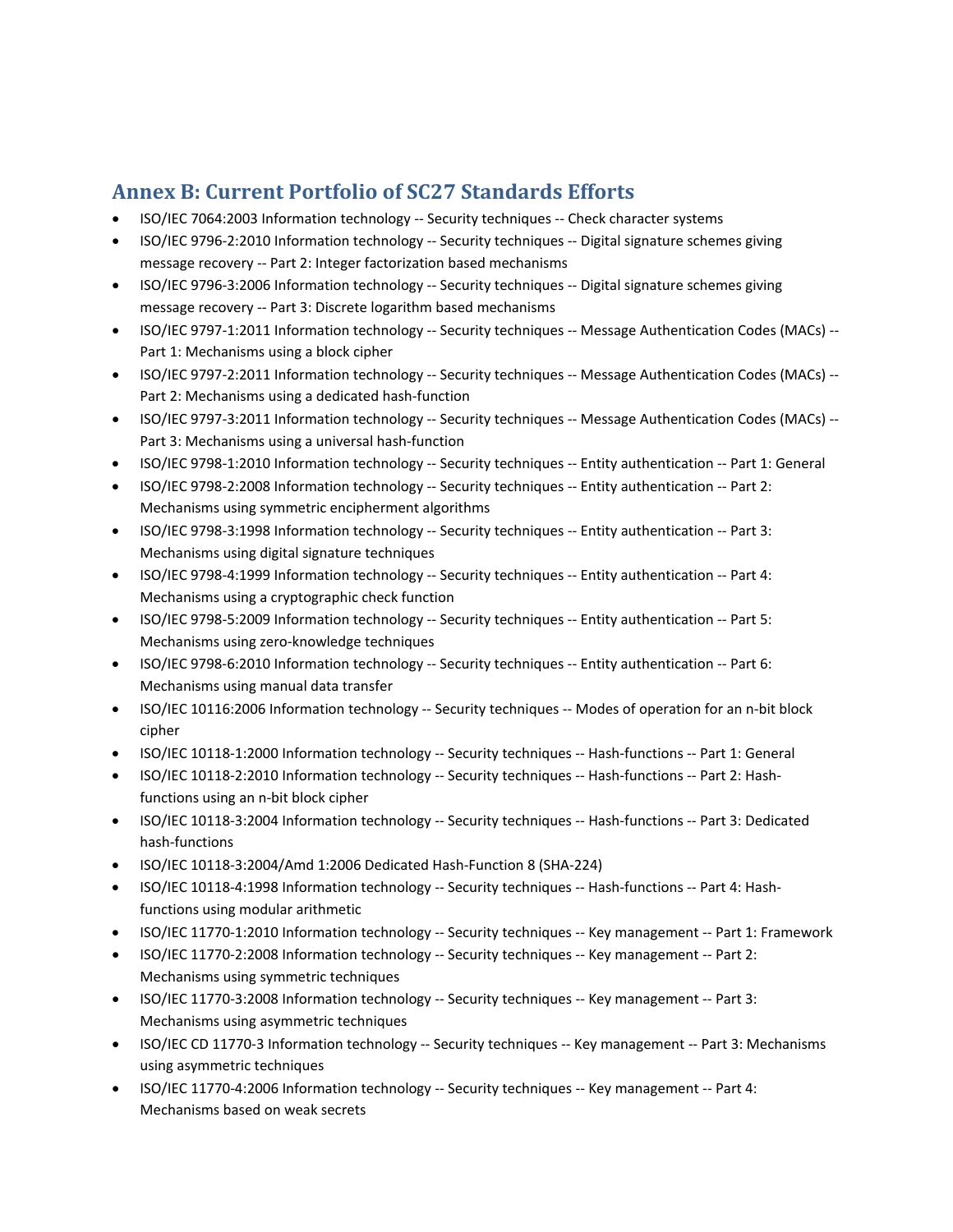- ISO/IEC 11770-5:2011 Information technology -- Security techniques -- Key management -- Part 5: Group key management
- ISO/IEC 11889-1:2009 Information technology -- Trusted Platform Module -- Part 1: Overview
- ISO/IEC 11889-2:2009 Information technology -- Trusted Platform Module -- Part 2: Design principles
- ISO/IEC 11889-3:2009 Information technology -- Trusted Platform Module -- Part 3: Structures
- ISO/IEC 11889-4:2009 Information technology -- Trusted Platform Module -- Part 4: Commands
- ISO/IEC 13888-1:2009 Information technology -- Security techniques -- Non-repudiation -- Part 1: General
- ISO/IEC 13888-2:2010 Information technology -- Security techniques -- Non-repudiation -- Part 2: Mechanisms using symmetric techniques
- ISO/IEC 13888-3:2009 Information technology -- Security techniques -- Non-repudiation -- Part 3: Mechanisms using asymmetric techniques
- ISO/IEC TR 14516:2002
- Information technology -- Security techniques -- Guidelines for the use and management of Trusted Third Party services
- ISO/IEC 14888-1:2008 Information technology -- Security techniques -- Digital signatures with appendix -- Part 1: General
- ISO/IEC 14888-2:2008 Information technology -- Security techniques -- Digital signatures with appendix -- Part 2: Integer factorization based mechanisms
- ISO/IEC 14888-3:2006 Information technology -- Security techniques -- Digital signatures with appendix -- Part 3: Discrete logarithm based mechanisms
- ISO/IEC 14888-3:2006/Amd 1:2010 Elliptic Curve Russian Digital Signature Algorithm, Schnorr Digital Signature Algorithm, Elliptic Curve Schnorr Digital Signature Algorithm, and Elliptic Curve Full Schnorr Digital Signature Algorithm Optimizing hash inputs
- ISO/IEC 15408-1:2009 Information technology -- Security techniques -- Evaluation criteria for IT security -- Part 1: Introduction and general model
- ISO/IEC 15408-2:2008 Information technology -- Security techniques -- Evaluation criteria for IT security -- Part 2: Security functional components
- ISO/IEC 15408-3:2008 Information technology -- Security techniques -- Evaluation criteria for IT security -- Part 3: Security assurance components
- ISO/IEC TR 15443-1:2012 Information technology -- Security techniques -- Security assurance framework --Part 1: Introduction and concepts
- ISO/IEC TR 15443-2:2012 Information technology -- Security techniques -- Security assurance framework --Part 2: Analysis
- ISO/IEC TR 15446:2009 Information technology -- Security techniques -- Guide for the production of Protection Profiles and Security Targets
- ISO/IEC 15816:2002 Information technology -- Security techniques -- Security information objects for access control
- ISO/IEC 15945:2002 Information technology -- Security techniques -- Specification of TTP services to support the application of digital signatures
- ISO/IEC 15946-1:2008 Information technology -- Security techniques -- Cryptographic techniques based on elliptic curves -- Part 1: General
- ISO/IEC 15946-5:2009 Information technology -- Security techniques -- Cryptographic techniques based on elliptic curves -- Part 5: Elliptic curve generation
- ISO/IEC WD 17825 Testing methods for the mitigation of non-invasive attack classes against cryptographic modules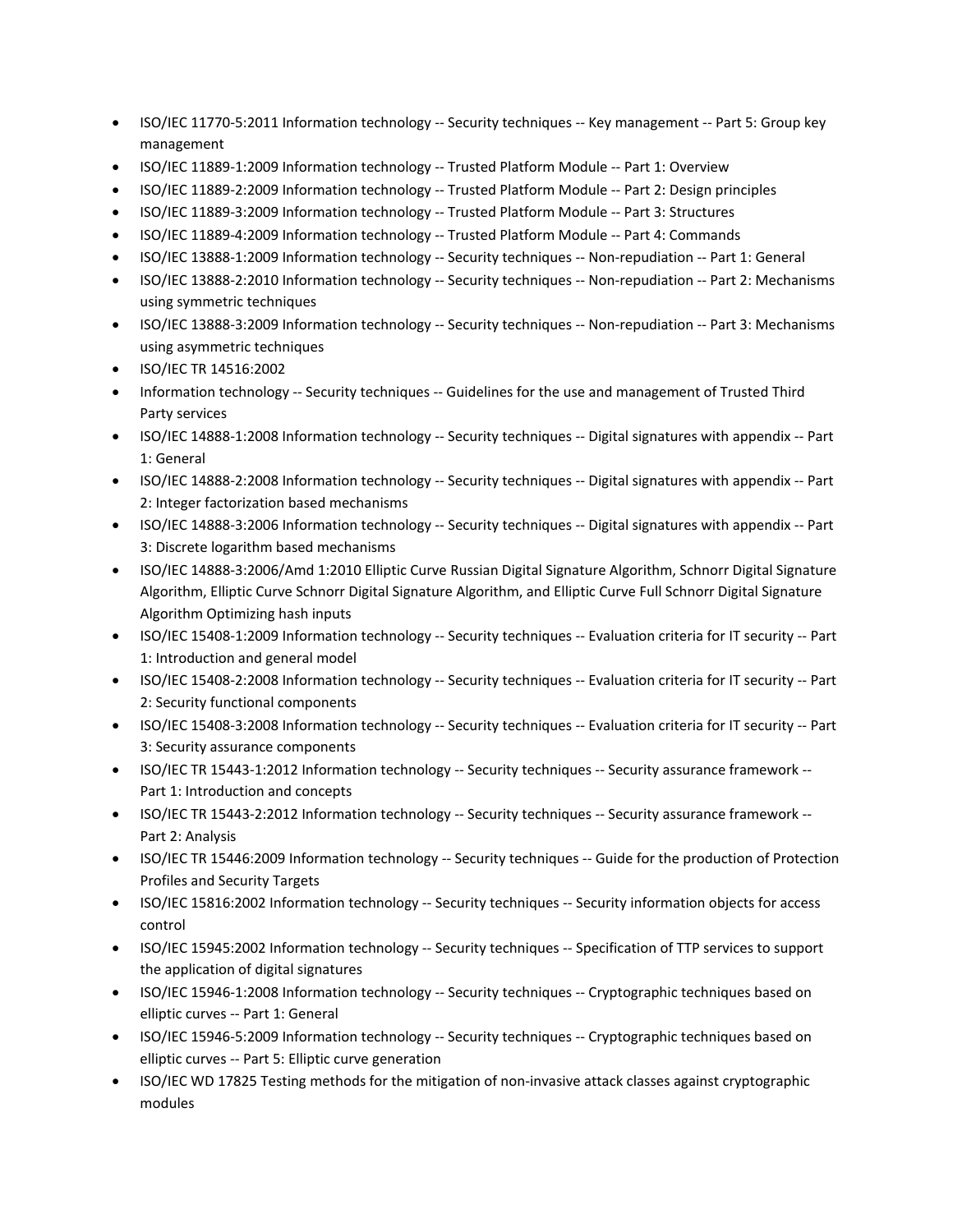- ISO/IEC WD 17922 Telebiometric authentication framework using biometric hardware security module (ITU-T X.bhsm | ISO/IEC xxxxx)
- ISO/IEC 18014-1:2008 Information technology -- Security techniques -- Time-stamping services -- Part 1: Framework
- ISO/IEC 18014-2:2009 Information technology -- Security techniques -- Time-stamping services -- Part 2: Mechanisms producing independent tokens
- ISO/IEC 18014-3:2009 Information technology -- Security techniques -- Time-stamping services -- Part 3: Mechanisms producing linked tokens
- ISO/IEC CD 18014-4 Information technology -- Security techniques -- Time-stamping services -- Part 4: Traceability of time sources
- ISO/IEC 18028-3:2005 Information technology -- Security techniques -- IT network security -- Part 3: Securing communications between networks using security gateways
- ISO/IEC 18028-4:2005 Information technology -- Security techniques -- IT network security -- Part 4: Securing remote access
- ISO/IEC 18028-5:2006 Information technology -- Security techniques -- IT network security -- Part 5: Securing communications across networks using virtual private networks
- ISO/IEC 18031:2011 Information technology -- Security techniques -- Random bit generation
- ISO/IEC 18032:2005 Information technology -- Security techniques -- Prime number generation
- ISO/IEC 18033-1:2005 Information technology -- Security techniques -- Encryption algorithms -- Part 1: General
- ISO/IEC WD 18033-1 Information technology -- Security techniques -- Encryption algorithms -- Part 1: General
- ISO/IEC 18033-2:2006 Information technology -- Security techniques -- Encryption algorithms -- Part 2: Asymmetric ciphers
- ISO/IEC 18033-3:2010 Information technology -- Security techniques -- Encryption algorithms -- Part 3: Block ciphers
- ISO/IEC 18033-4:2011 Information technology -- Security techniques -- Encryption algorithms -- Part 4: Stream ciphers
- ISO/IEC WD 18033-5 Information technology -- Security techniques -- Encryption algorithms -- Part 5: Identitybased ciphers
- ISO/IEC 18043:2006 Information technology -- Security techniques -- Selection, deployment and operations of intrusion detection systems
- ISO/IEC 18045:2008 Information technology -- Security techniques -- Methodology for IT security evaluation
- ISO/IEC WD 18367 Cryptographic algorithms and security mechanisms conformance testing
- ISO/IEC WD 18370-1 Information technology -- Security techniques -- Blind digital signatures -- Part 1: General
- ISO/IEC WD 18370-2 Information technology -- Security techniques -- Blind digital signatures -- Part 2: Discrete logarithm based mechanisms
- ISO/IEC 19772:2009 Information technology -- Security techniques -- Authenticated encryption
- ISO/IEC 19790:2012 Information technology -- Security techniques -- Security requirements for cryptographic modules
- ISO/IEC TR 19791:2010 Information technology -- Security techniques -- Security assessment of operational systems
- ISO/IEC 19792:2009 Information technology -- Security techniques -- Security evaluation of biometrics
- ISO/IEC TR 20004:2012 Information technology -- Security techniques -- Refining software vulnerability analysis under ISO/IEC 15408 and ISO/IEC 18045
- ISO/IEC DIS 20008-1 Information technology -- Security techniques -- Anonymous digital signatures -- Part 1: General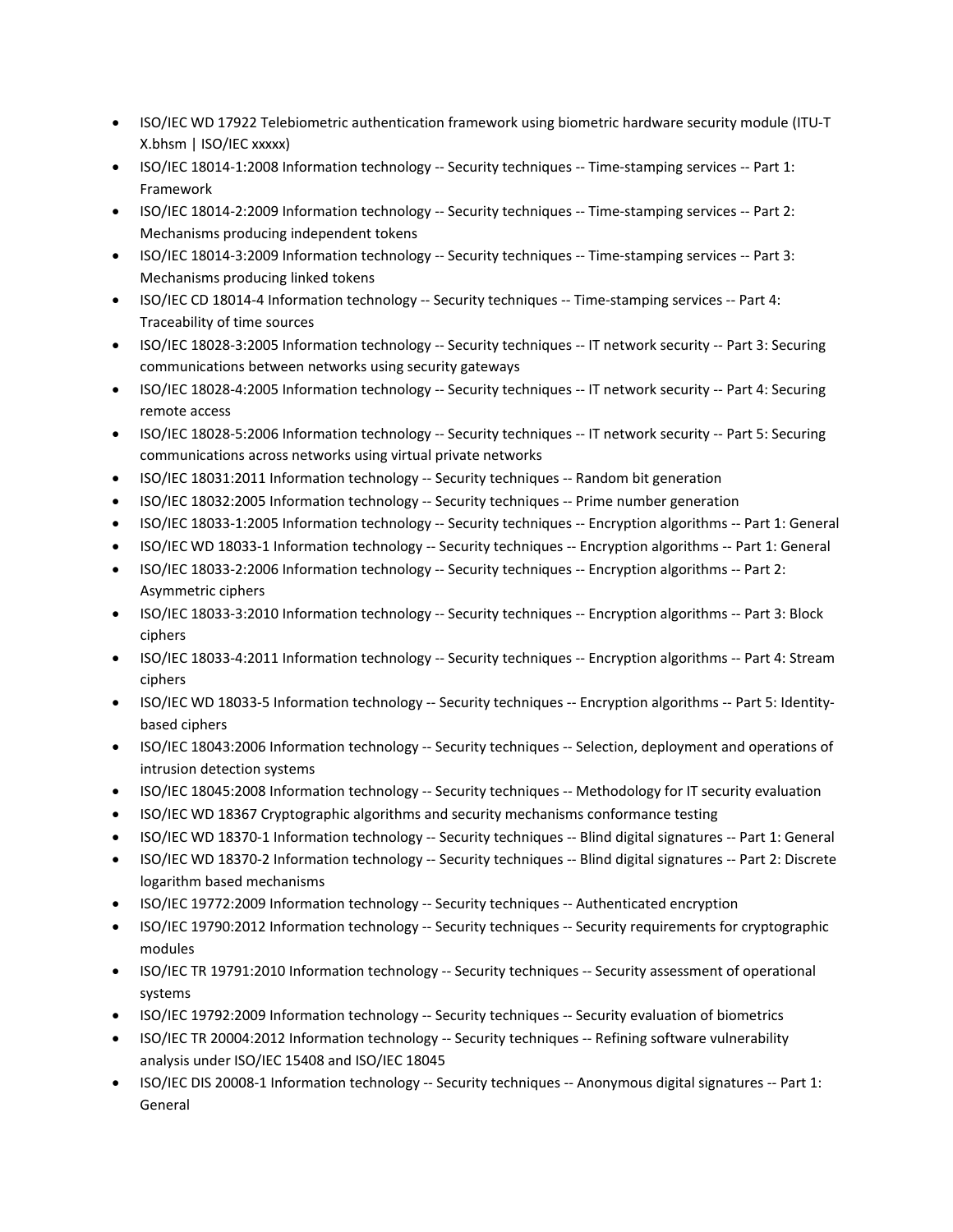- ISO/IEC DIS 20008-2 Information technology -- Security techniques -- Anonymous digital signature -- Part 2: Mechanisms using a group public key
- ISO/IEC DIS 20009-1 Information technology -- Security techniques -- Anonymous entity authentication -- Part 1: General
- ISO/IEC DIS 20009-2 Information technology -- Security techniques -- Anonymous entity authentication -- Part 2: Mechanisms based on signatures using a group public key
- ISO/IEC NP 20009-3 Information technology -- Security techniques -- Anonymous entity authentication -- Part 3: Mechanisms based on blind signatures
- ISO/IEC 21827:2008 Information technology -- Security techniques -- Systems Security Engineering -- Capability Maturity Model® (SSE-CMM®)
- ISO/IEC 24745:2011 Information technology -- Security techniques -- Biometric information protection
- ISO/IEC DIS 24759 Information technology -- Security techniques -- Test requirements for cryptographic modules
- ISO/IEC 24759:2008 Information technology -- Security techniques -- Test requirements for cryptographic modules
- ISO/IEC 24760-1:2011 Information technology -- Security techniques -- A framework for identity management -- Part 1: Terminology and concepts
- ISO/IEC CD 24760-2 Information Technology -- Security Techniques -- A Framework for Identity Management --Part 2: Reference architecture and requirements
- ISO/IEC WD 24760-3 Information Technology -- Security Techniques -- A Framework for Identity Management -- Part 3: Practice
- ISO/IEC 24761:2009 Information technology -- Security techniques -- Authentication context for biometrics
- ISO/IEC WD 24762 Information technology -- Security techniques -- Guidelines for information and communications technology disaster recovery services
- ISO/IEC 24762:2008 Information technology -- Security techniques -- Guidelines for information and communications technology disaster recovery services
- ISO/IEC 27000:2012 Information technology -- Security techniques -- Information security management systems -- Overview and vocabulary
- ISO/IEC DIS 27001 Information technology -- Security techniques -- Information security management systems -- Requirements
- ISO/IEC 27001:2005 Information technology -- Security techniques -- Information security management systems -- Requirements
- ISO/IEC DIS 27002 Information technology -- Security techniques -- Code of practice for information security controls
- ISO/IEC 27002:2005 Information technology -- Security techniques -- Code of practice for information security management
- ISO/IEC 27003:2010 Information technology -- Security techniques -- Information security management system implementation guidance
- ISO/IEC 27004:2009 Information technology -- Security techniques -- Information security management -- Measurement
- ISO/IEC 27005:2011 Information technology -- Security techniques -- Information security risk management
- ISO/IEC WD 27006 Information technology -- Security techniques -- Requirements for bodies providing audit and certification of information security management systems
- ISO/IEC 27006:2011 Information technology -- Security techniques -- Requirements for bodies providing audit and certification of information security management systems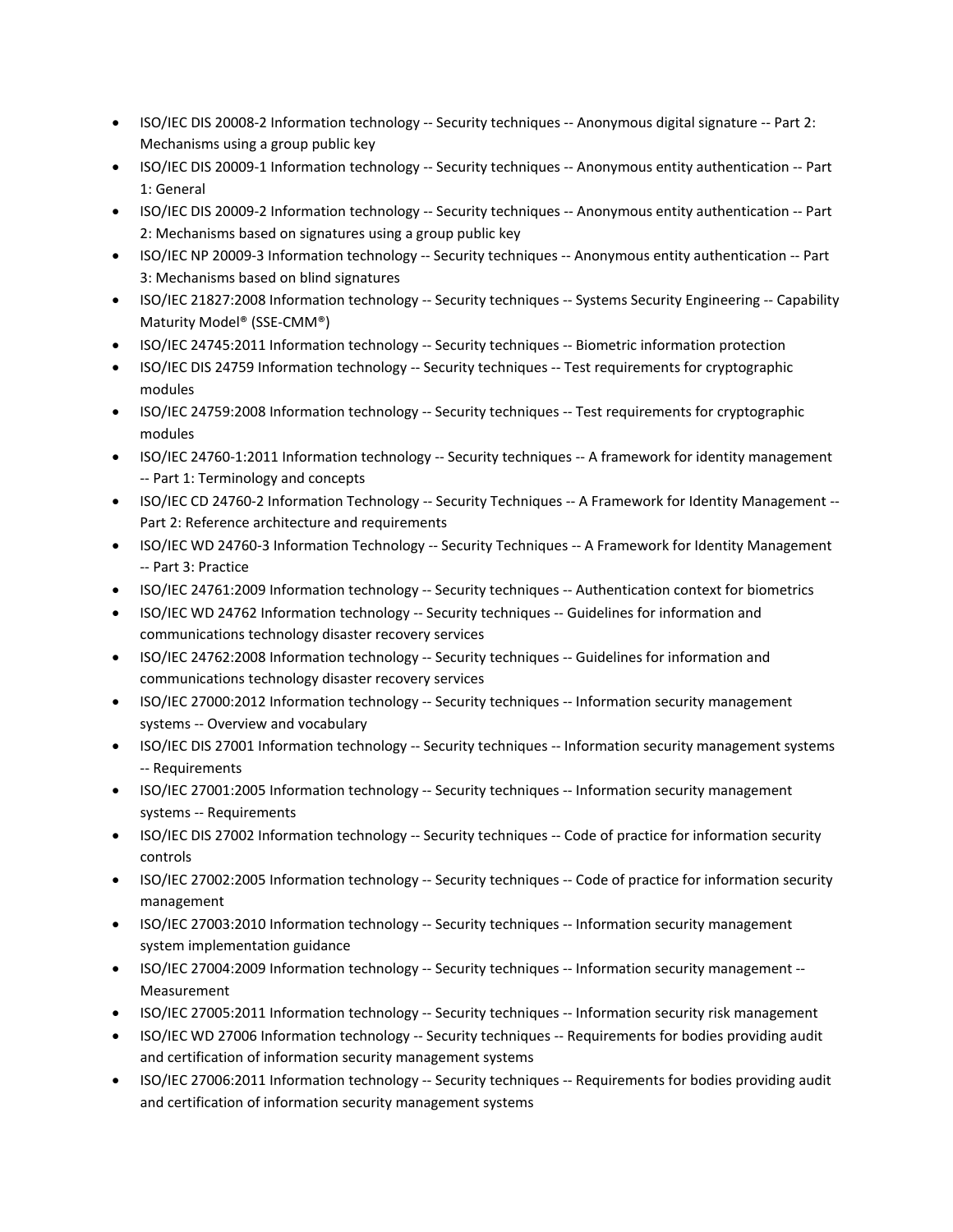- ISO/IEC 27007:2011 Information technology -- Security techniques -- Guidelines for information security management systems auditing
- ISO/IEC TR 27008:2011 Information technology -- Security techniques -- Guidelines for auditors on information security controls
- ISO/IEC NP 27009 The Use and Application of ISO/IEC 27001 for Sector/Service-Specific Third-Party Accredited Certifications
- ISO/IEC 27010:2012 Information technology -- Security techniques -- Information security management for inter-sector and inter-organizational communications
- ISO/IEC 27011:2008 Information technology -- Security techniques -- Information security management guidelines for telecommunications organizations based on ISO/IEC 27002
- ISO/IEC 27013:2012 Information technology -- Security techniques -- Guidance on the integrated implementation of ISO/IEC 27001 and ISO/IEC 20000-1
- ISO/IEC FDIS 27014 Information technology -- Security techniques -- Governance of information security
- ISO/IEC TR 27015:2012 Information technology -- Security techniques -- Information security management guidelines for financial services
- ISO/IEC PDTR 27016 Information technology -- Security techniques -- Information security management --Organizational economics
- ISO/IEC WD 27017 Information technology -- Security techniques -- Information security management -Guidelines on information security controls for the use of cloud computing services based on ISO/IEC 27002
- ISO/IEC WD 27018 Code of practice for data protection controls for public cloud computing services
- ISO/IEC DTR 27019 Information technology -- Security techniques -- Information security management guidelines based on ISO/IEC 27002 for process control systems specific to the energy industry
- ISO/IEC 27031:2011 Information technology -- Security techniques -- Guidelines for information and communication technology readiness for business continuity
- ISO/IEC 27032:2012 Information technology -- Security techniques -- Guidelines for cybersecurity
- ISO/IEC 27033-1:2009 Information technology -- Security techniques -- Network security -- Part 1: Overview and concepts
- ISO/IEC WD 27033-1 Information technology -- Security techniques -- Network security -- Part 1: Overview and concepts
- ISO/IEC 27033-2:2012 Information technology -- Security techniques -- Network security -- Part 2: Guidelines for the design and implementation of network security
- ISO/IEC 27033-3:2010 Information technology -- Security techniques -- Network security -- Part 3: Reference networking scenarios -- Threats, design techniques and control issues
- ISO/IEC DIS 27033-4 Information technology -- Security techniques -- Network security -- Part 4: Securing communications between networks using security gateways
- ISO/IEC DIS 27033-5 Information technology -- Security techniques -- Network security -- Part 5: Securing communications across networks using Virtual Private Network (VPNs)
- ISO/IEC WD 27033-6 Information technology -- Security techniques -- Network security -- Part 6: Securing IP network access using wireless
- ISO/IEC 27034-1:2011 Information technology -- Security techniques -- Application security -- Part 1: Overview and concepts
- ISO/IEC WD 27034-2 Application security -- Part 2: Organization normative framework
- ISO/IEC NP 27034-3 Application security -- Part 3: Application security management process
- ISO/IEC NP 27034-4 Application security -- Part 4: Application security validation
- ISO/IEC WD 27034-5 Application security -- Part 5: Protocols and application security controls data structure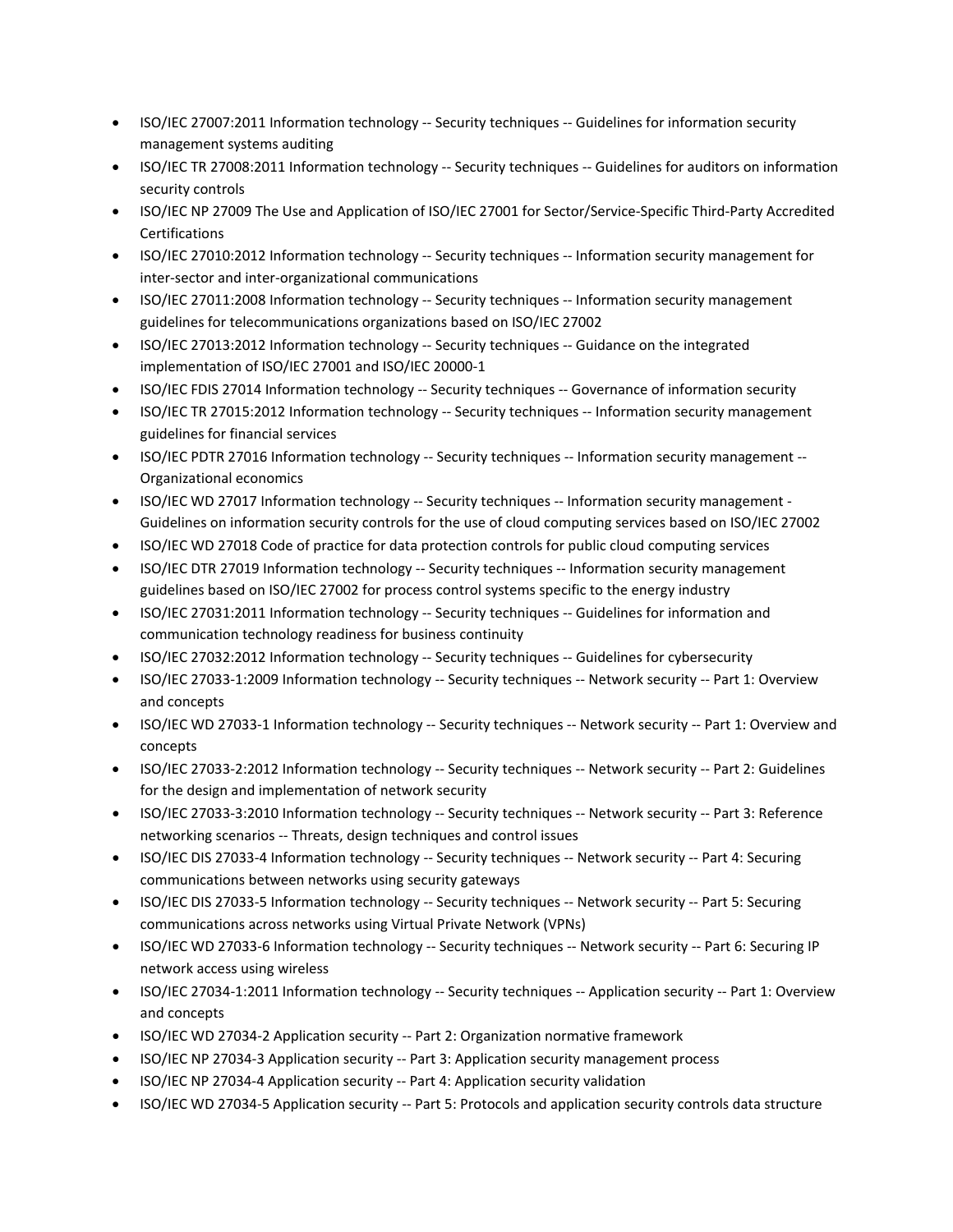- ISO/IEC WD 27034-6 Application security -- Part 6: Security guidance for specific applications
- ISO/IEC 27035:2011 Information technology -- Security techniques -- Information security incident management
- ISO/IEC WD 27035-1 Information technology -- Security techniques -- Information security incident management -- Part 1: Principles of incident management
- ISO/IEC WD 27035-2 Information technology -- Security techniques -- Information security incident management -- Part 2: Guidelines for incident response readiness
- ISO/IEC WD 27035-3 Information technology -- Security techniques -- Information security incident management -- Part 3: Guidelines for CSIRT operations
- ISO/IEC DIS 27036-1 Information technology -- Security techniques -- Information security for supplier relationships -- Part 1: Overview and concepts
- ISO/IEC DIS 27036-2 Information technology -- Security techniques -- Information security for supplier relationships -- Part 2: Common requirements
- ISO/IEC DIS 27036-3 Information technology -- Security techniques -- Information security for supplier relationships -- Part 3: Guidelines for ICT supply chain security
- ISO/IEC WD 27036-4 Information technology -- Security techniques -- Information security for supplier relationships -- Part 4: Guidelines for security of outsourcing
- ISO/IEC 27037:2012 Information technology -- Security techniques -- Guidelines for identification, collection, acquisition and preservation of digital evidence
- ISO/IEC DIS 27038 Information technology -- Security techniques -- Specification for Digital Redaction
- ISO/IEC CD 27039 Information technology -- Security techniques -- Selection, deployment and operations of intrusion detection systems
- ISO/IEC CD 27040 Information technology -- Security techniques -- Storage security
- ISO/IEC CD 27041 Guidance on assuring suitability and adequacy of investigation methods
- ISO/IEC CD 27042 Guidelines for the analysis and interpretation of digital evidence
- ISO/IEC CD 27043 Investigation principles and processes
- ISO/IEC WD 27044 Security Information and Event Management (SIEM)
- ISO/IEC WD 29003 Identity proofing
- ISO/IEC 29100:2011 Information technology -- Security techniques -- Privacy framework
- ISO/IEC DIS 29101 Information technology -- Security techniques -- Privacy architecture framework
- ISO/IEC 29115 Information technology -- Security techniques -- Entity authentication assurance framework
- ISO/IEC 29128:2011 Information technology -- Security techniques -- Verification of cryptographic protocols
- ISO/IEC WD 29134 Privacy impact assessment
- ISO/IEC WD 29146 Information technology Security techniques A framework for access management
- ISO/IEC DIS 29147 Information technology Security techniques Vulnerability disclosure
- ISO/IEC TR 29149:2012 Information technology -- Security techniques -- Best practices for the provision and use of time-stamping services
- ISO/IEC 29150:2011 Information technology -- Security techniques -- Signcryption
- ISO/IEC WD 29190 Proposal on Privacy capability assessment model
- ISO/IEC 29191:2012 Information technology -- Security techniques -- Requirements for partially anonymous, partially unlinkable authentication.
- ISO/IEC 29192-1:2012 Information technology -- Security techniques -- Lightweight cryptography -- Part 1: General
- ISO/IEC 29192-2:2012 Information technology -- Security techniques -- Lightweight cryptography -- Part 2: Block ciphers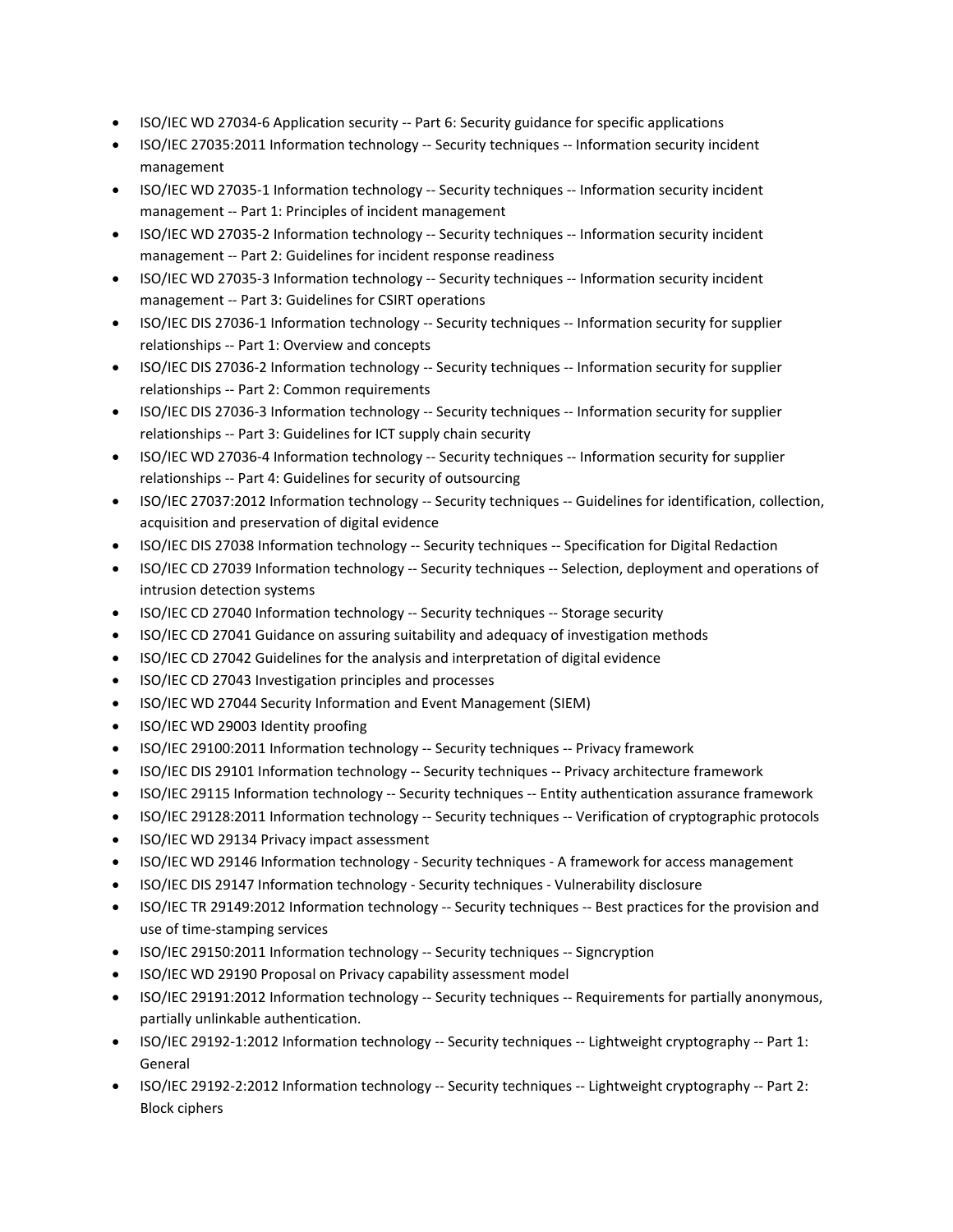- ISO/IEC 29192-3:2012 Information technology -- Security techniques -- Lightweight cryptography -- Part 3: Stream ciphers
- ISO/IEC FDIS 29192-4 Information technology -- Security techniques -- Lightweight cryptography -- Part 4: Mechanisms using asymmetric techniques
- ISO/IEC PDTR 29193 Secure system engineering principles and techniques
- ISO/IEC PDTS 30104 Information Technology -- Security Techniques -- Physical Security Attacks, Mitigation Techniques and Security Requirements
- ISO/IEC DIS 30111Information technology Security techniques Vulnerability handling processes
- ISO/IEC WD TR 30127 Information technology -- Security techniques -- Detailing software penetration testing under ISO/IEC 15408 and ISO/IEC 18045 vulnerability analysis